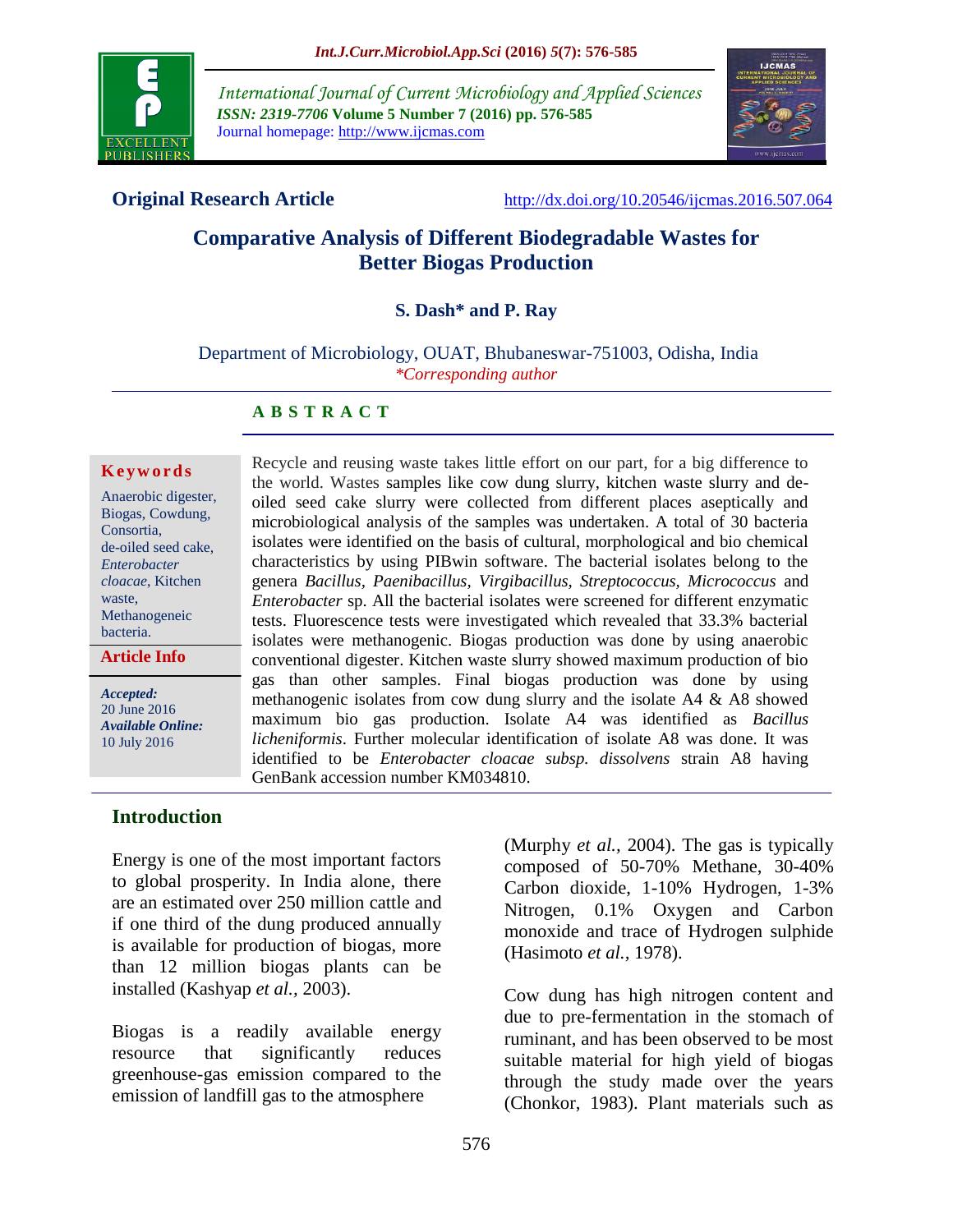crop residues are more difficult to digest than animal wastes (manures) because of the difficulty in achieving hydrolysis of cellulosic and lignin constituents with attendant acidity in the biogas systems leading to reduction and sometimes cessation of gas flammability / gas production etc (Ofoefule *et. al,* 2010).

Currently, much of our biodegradable wastes such as kitchen wastes, agricultural wastes & animal wastes are used to produce biogas. The process consists of four steps, each of which carried out by different groups of bacteria- Hydrolysis, Acidogenesis, Acetogenesis, Methanogenesis.

India has a very huge potential of tree-born non-edible oil seeds. The non-traditional seedoils available in the country, which can be exploited for this purpose, are *Madhuca indica, Shorea robusta, Pongamia glabra, Mesuaferra, Mallotus philippines, Garcinia indica, Jatropha curcas and Salvadora* . Out of these seeds, at the most 25% is converted into vegetable oil and the remaining 70% is rejected as toxic de-oiled seed cake and 5% losses in the oil extraction process using mechanical expeller. However, this could be a big source of bio-energy production from the generated waste (Ram Chandra *et al.,* 2006).

# **Microbiology of Biogas Production**

Microbial diversity in biogas digesters is as great as that of rumen (Ramasamy *et al.,* 1991). A total of seventeen fermentative bacterial species have been reported to play important role for production of biogas (Wolin, 1979). Furthermore, it is the nature of the substrate that determines the type and extent of the fermentative bacteria present in the digester (Zinder, 1984). It was

observed that while cow dung-fed digesters supported higher amylolytic microorganisms, poultry waste-fed digesters showed higher proteolytic population (Preeti Rao *et. al.*, 1993). Among fermentative organisms, *Bacteroides succinogens*, *Butyrivibrio fibrisolvens, Clostridium cellobioparum*, *Ruminococcus albus* and *Clostridium* sp. were predominant in cattle dung-fed digesters (Godbole *et al.,* 1981).

Methanogens possess very limited metabolic range, using only acetate or  $C_1$  compounds  $(H_2 \text{ and } CO_2$ , formate, methanol, methylamines or CO), with methane being the end product of the reaction. Of the methanogenic genera, *Methanosarcina* sp. and *Methanosaeta* sp. form methane by aceticlastic reaction (Preeti Rao *et al.,* 1993). Both carbondioxide-reducing and aceticlasticmethanogens play an important role in maintaining stability of the digester. The failure in a biogas digester can occur if carbon dioxide-reducing methanogens fail to keep pace with hydrogen production (Robinson *et al.,* 1984).

# **Materials and Methods**

The present investigation was carried out in Department of Microbiology, O.U.A.T., Bhubaneswar. Different samples were collected from different places like Cow dung slurry and *Pongamia pinnata* (Karanja) de-oiled seed cake slurry from agricultural field and College of Agriculture & Engineering Technology, Orissa University of Agriculture and Technology respectively. Kitchen waste slurry was collected from College of Engineering Bhubaneswar (CEB), Patia, Bhubaneswar. Microbial analysis of the samples was carried out to isolate aerobic and facultative anaerobic bacteria. For this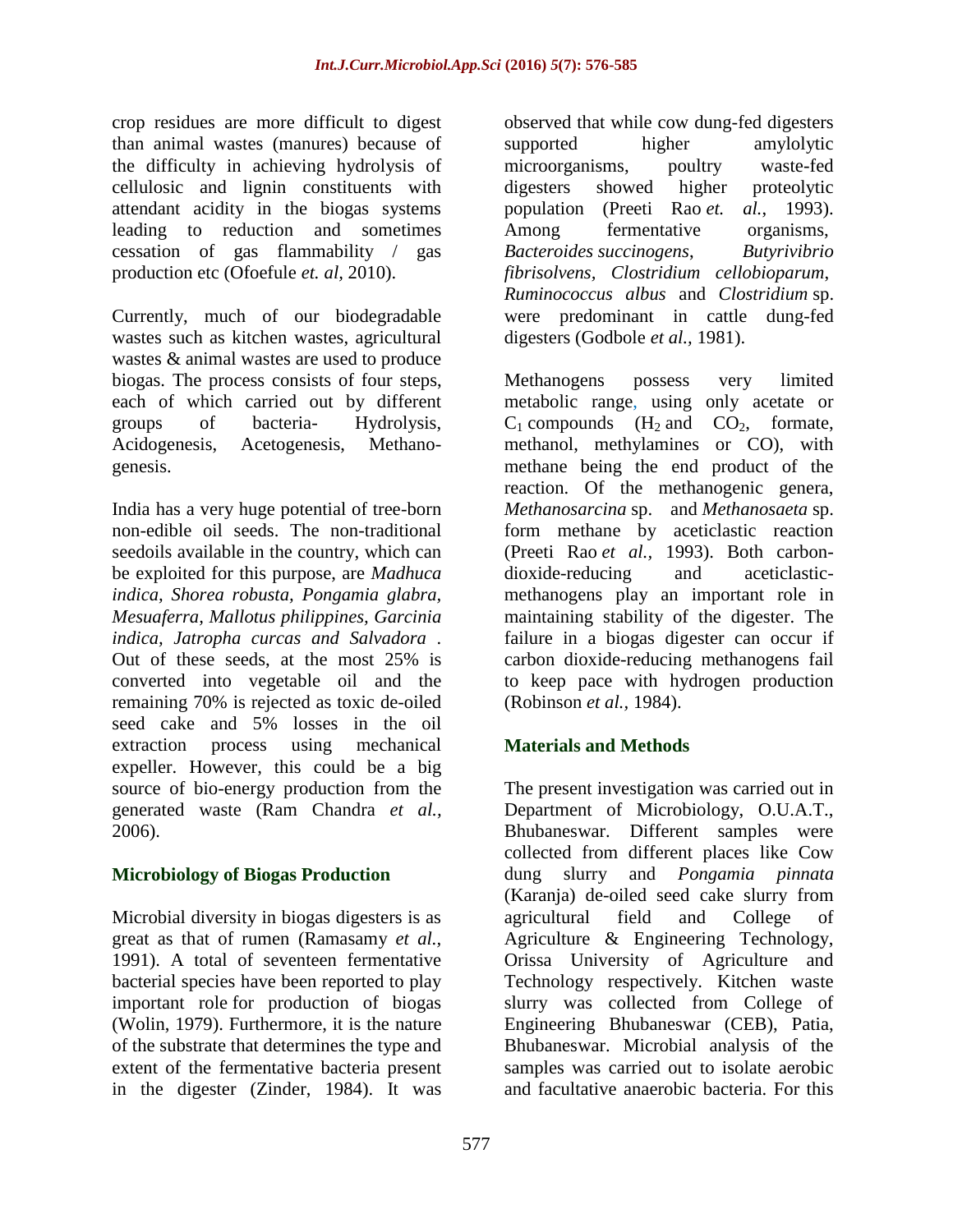purpose serial dilutions & spread plate method were carried out to obtain distinct colonies. For aerobic & facultative anaerobic bacteria, media like nutrient agar & thioglycollate agar were used respectively. Identification of bacterial isolates was done on the basis of their colony characteristics on the basal media & Gram staining.

Bio-chemical characterization of the isolates was done on the basis of the following bio-chemical tests including: - (1) Standard test (2) Enzymatic test (3) Sugar test. For all bio-chemical tests 24 hour fresh culture was used. One control was kept in the case of each test.

## **Fluorescence Test**

Fluorescence is presumptive evidence for methanogenic bacteria, but definitive proof requires further characterization. To observe the presence of fluorescence, the isolated colony plates were directly placed in UV Trans-illuminator and observations were noted. Positive - Development of blue-green fluorescence, Negative – no fluorescence (Dhadse *et al.,* 2012).

## **Biogas Production and Setup**

A bench scale study was conducted using cattle dung slurry and in combination of cow dung with kitchen waste & de-oiled seed cake to determine the volume of biogas generation. An anaerobic conventional digester had been taken for generation of biogas. The test was carried out by digesting 250ml of cattle dung and 500 ml of water (ratio 1:2) in a 1000ml conical flask. The flask was made air tight by using rubber cork. A plastic pipe of approx. 1 m long was attached to one glass tube ( 3" long) perforated into the cork of the conical flask (digester) and another

glass tube into the measuring cylinder in upside down position containing acidic solution of 20% sodium sulphate. The biogas formed in the sample collected in the measuring cylinder. When an acidic solution was used as the displacement liquid,  $CO<sub>2</sub>$  will not be absorbed and the displaced gas volume will be indicative of the total biogas generated (Dhadse *et al.,* 2012).

For this experiment different experimental sets were taken and biogas production was determined in a per day basis. The sets or consortia were performed on the basis of their characters like methanogenic, nonmethanogenic, aerobic and facultative anaerobic. The differentiation was on the basis of fluorescence test and growth on aerobic and anaerobic media. In each digester 2 ml of each culture was added to the cattle dung slurry to check the potential activity of the isolates on biogas generation. Sterilized cattle dung slurry was used as control

## **Molecular Identification**

Molecular identification of the selected bacterial isolate was done by 16S r DNA sequencing. For DNA Isolation Bacterial DNA isolation Kit was used (Xcelgen).

## **Result and Discussion**

## **Bacterial isolates from different slurries**

A total of 16, 8 and 6 bacteria were isolated from cow dung slurry, kitchen waste slurry and de-oiled seed cake slurry respectively. The bacterial isolates were designated as A1-A12 and AN1-AN4 for aerobic and facultative anaerobic bacteria from cow dung slurry, KA1-KA4 and KAN1-KAN4 for aerobic and facultative anaerobic bacteria from kitchen waste slurry and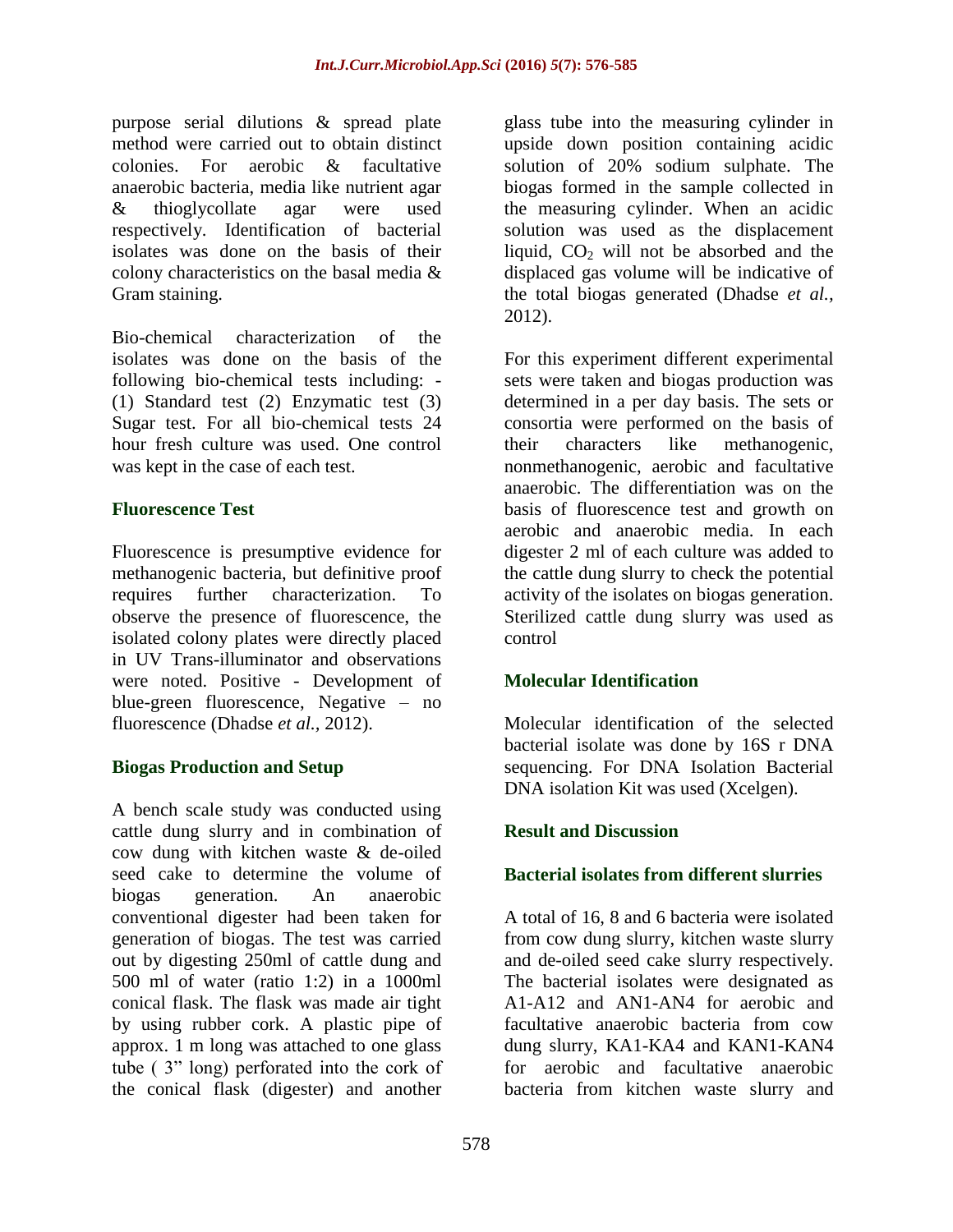OA1-OA2 and OAN1-OAN4 for aerobic and facultative anaerobic bacteria from deoiled seed cake slurry respectively.

## **Identification of Bacterial Isolates**

Identification of bacterial isolates was done by cultural, morphological & biochemical characterization using Bergey's Manual of Systematic Bacteriology (Holt *et. al*, 1984) and PIBwin- software (Bryant, 2004). The bacterial isolates belong to the genera *Bacillus, Paenibacillus, Virgibacillus, Streptococcus, Micrococcus* and *Enterobacter* sp.

## **Bacterial Isolates from Cow Dung Slurry**

Out of 16 bacterial isolates, 11 and 5 isolates were found to be Gram positive rods and Gram negative rods respectively. Obtaining biochemical tests, all the bacterial isolates (100%) were found to be positive for citrate, nitrate, gas production and showed positive for VP, catalase, oxidase, mannitol by 56.25%, 68.75%, 68.75%, 50% isolates respectively while indole and methyl red negative for all the isolates. All the bacterial isolates showed sugar utilization positive.

## **Bacterial isolates from kitchen waste slurry**

Out of 8 bacterial isolates, 4 isolates were found to be Gram positive rods, 4 isolates found to be Gram positive coccus. The bacterial isolates  $(50\%)$  were found to be indole, methyl red, citrate, catalase, oxidase positive while 87.5% were mannitol & gas production positive. All the isolates were VP negative and nitrate positive. The isolates (75%) were positive to maltose, sucrose, raffinose, arabinose, cellobiose while 50% to xylose; 62.5% showed dextrose, lactose, inositol, rhamnose,

trehalose positive; 37.5% showed fructose positive; 87.5% showed glucose positive and 100% showed sorbitol and mellibiose positive.

## **Bacterial isolates from oil cake slurry**

Out of 6 bacterial isolates, 2 and 4 bacterial isolates were found to be Gram positive rods, & Gram negative rods respectively. All the bacterial isolates (100%) were found to be VP, citrate, catalase, gas production, mannitol and nitrate positive while 66.6%, 33.3%, 83.3% isolates were found to be indole, methyl red, oxidase negative respectively. The isolates (83.3%) showed maltose, raffinose, rhamnose, inositol positive, 66.6% showed xylose, dextrose, sucrose, sorbitol, cellobiose positive while 16.6% showed lactose and fructose positive. All the bacterial isolates (100%) showed glucose, arabinose, trehalose positive and 50% showed mellibiose positive.

## **Enzymatic Characterization of Bacterial Isolates**

All the bacterial isolates were screened for enzymatic activities by taking pseudo selective agar at  $37^{\circ}$ C for 72 hours. The investigated enzymes were amylase, chitinase, caesinase, cellulase and gelatinase. (Table 1)

## **Fluoroscence Test of Bacterial Isolates**

All the bacterial isolates were investigated for methanogenic character by the fluorescence test. It was revealed that out of 30 bacterial isolates, 10 bacterial isolates (33.3%) were methanogenic. All the isolates obtained from de-oiled seed cake slurry were found to be non methanogenic. (Table 2) (Fig.1)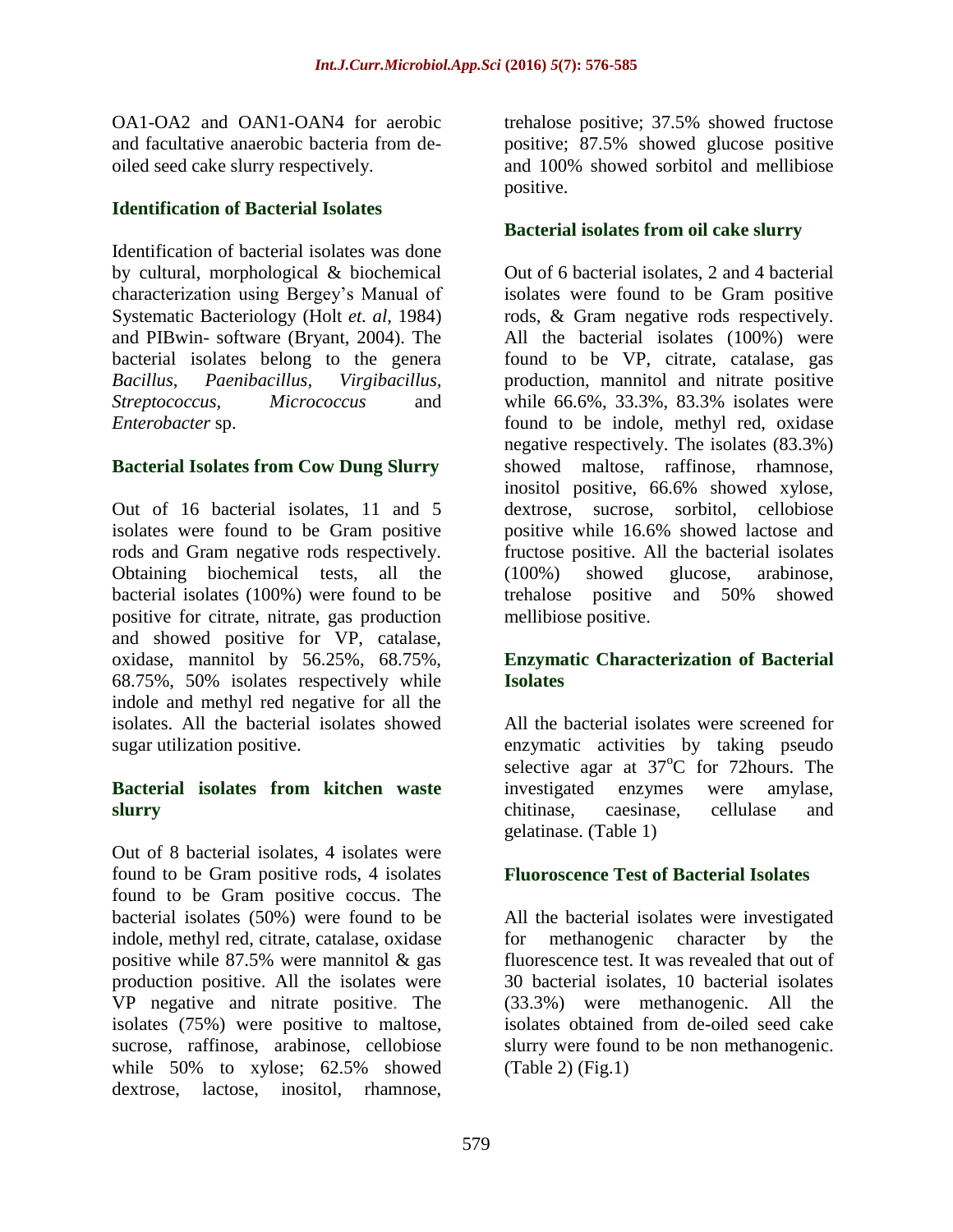#### **Biogas Production of Bacterial Isolates**

All the bacterial isolates were investigated for biogas production by using an anaerobic conventional digester.

Table 3 depicts the biogas production form cow dung slurry bacterial isolates. It was observed that anaerobic methanogenic consortia showed a total of higher production of gas  $(402.876 \text{ cm}^3)$  followed by cow dung slurry (no addition of bacterial isolates) of  $298.623 \text{cm}^3$ . . Further methanogenic isolates were used for biogas production (Table 4). The combination of the methanogenic bacterial isolate A4 and A8 showed maximum biogas production. Another experiment was done taking combinations of kitchen waste slurry as mentioned in Table 5. From this experiment it was observed that maximum bio gas production was found in set 7 (cow dung +facultative anaerobic non methanogenic isolates from kitchen waste slurry + kitchen waste) which was  $568.974 \text{ cm}^3$  in three days followed by set 6 (cow dung  $+$ facultative anaerobic non methanogenic isolates from kitchen waste slurry) of  $415.245$  cm<sup>3</sup> and minimum was found in case of set 4 (cow dung  $+$  aerobic non methanogenic isolates from kitchen waste slurry) of 61.845 cm<sup>3</sup> in three days.

| <b>Bacterial</b> | <b>Enzymatic Tests</b>       |                          |                              |                              |                              |  |  |
|------------------|------------------------------|--------------------------|------------------------------|------------------------------|------------------------------|--|--|
| <b>Isolates</b>  | <b>Amylase</b>               | <b>Chitinase</b>         | <b>Caesinase</b>             | <b>Cellulase</b>             | Gelatinase                   |  |  |
| A1               | $\blacksquare$               | $\boldsymbol{+}$         | $\blacksquare$               | $\ddot{}$                    | ÷,                           |  |  |
| A2               | $\overline{\phantom{a}}$     | $\boldsymbol{+}$         | $\overline{\phantom{a}}$     | $\qquad \qquad +$            | $\frac{1}{2}$                |  |  |
| $\overline{A3}$  | $\Box$                       | $\qquad \qquad +$        | $\frac{1}{2}$                | $\ddot{}$                    | $\blacksquare$               |  |  |
| A4               | $\overline{\phantom{a}}$     | $\qquad \qquad +$        | $\blacksquare$               | $\qquad \qquad +$            | $\overline{\phantom{a}}$     |  |  |
| $\overline{A5}$  | $\blacksquare$               | $\ddot{}$                | $\qquad \qquad \blacksquare$ | $\qquad \qquad +$            | ÷,                           |  |  |
| A <sub>6</sub>   | $\overline{\phantom{a}}$     | $\qquad \qquad +$        | $\overline{\phantom{a}}$     | $\qquad \qquad +$            | $\blacksquare$               |  |  |
| A7               | $\blacksquare$               | $\ddot{}$                | $\overline{\phantom{a}}$     | $\qquad \qquad +$            | $\blacksquare$               |  |  |
| $\rm A8$         | $\blacksquare$               | $\qquad \qquad +$        | $\overline{\phantom{a}}$     | $\qquad \qquad +$            | $\frac{1}{2}$                |  |  |
| A <sub>9</sub>   | $\overline{\phantom{a}}$     | $\qquad \qquad +$        | $\overline{\phantom{a}}$     | $\qquad \qquad +$            | -                            |  |  |
| A10              | $\overline{\phantom{a}}$     | $\ddot{}$                | $\overline{\phantom{a}}$     | $\ddot{}$                    | $\overline{\phantom{a}}$     |  |  |
| A11              | $\overline{\phantom{a}}$     |                          | $\overline{\phantom{a}}$     | $\ddot{}$                    | $\qquad \qquad \blacksquare$ |  |  |
| A12              | $\blacksquare$               | $\qquad \qquad +$        | $\overline{\phantom{m}}$     | $\ddot{}$                    | ÷                            |  |  |
| AN1              | $\overline{\phantom{a}}$     | $\ddot{}$                | $\overline{\phantom{a}}$     | $\ddot{}$                    | $\qquad \qquad \blacksquare$ |  |  |
| AN2              | $\overline{\phantom{a}}$     | $\ddot{}$                | $\overline{\phantom{a}}$     | $\ddot{}$                    | $\blacksquare$               |  |  |
| AN3              | $\blacksquare$               | $\boldsymbol{+}$         | $\overline{\phantom{a}}$     | $\ddot{}$                    | $\overline{\phantom{a}}$     |  |  |
| AN4              | $\overline{\phantom{a}}$     | $\qquad \qquad +$        | $\overline{\phantom{a}}$     | $\ddot{}$                    | $\blacksquare$               |  |  |
| KAI              | $\blacksquare$               | $\boldsymbol{+}$         | $\! + \!$                    | $\overline{a}$               |                              |  |  |
| K <sub>A2</sub>  | $\overline{\phantom{a}}$     | $\blacksquare$           | $^{+}$                       | $\frac{1}{2}$                | $\qquad \qquad \blacksquare$ |  |  |
| KA3              | $\overline{\phantom{a}}$     | $+$                      | $^{+}$                       | $\overline{\phantom{a}}$     | $+$                          |  |  |
| KA4              | $\overline{\phantom{a}}$     | $\ddot{}$                | $\overline{\phantom{a}}$     | $\blacksquare$               | $\blacksquare$               |  |  |
| KAN1             | $\blacksquare$               | $\ddot{}$                | $\boldsymbol{+}$             | $\frac{1}{2}$                | $\boldsymbol{+}$             |  |  |
| KAN <sub>2</sub> | $\bar{\phantom{a}}$          | $\overline{a}$           | $\ddot{}$                    | $\overline{a}$               | $\ddot{}$                    |  |  |
| KAN3             | $\Box$                       | $\overline{\phantom{a}}$ | $\blacksquare$               | $\frac{1}{2}$                | $\ddot{}$                    |  |  |
| KAN4             | $\qquad \qquad \blacksquare$ | $\overline{\phantom{a}}$ | $\! + \!$                    | $\qquad \qquad \blacksquare$ | $\! +$                       |  |  |
| OA1              | $\overline{\phantom{a}}$     | $\boldsymbol{+}$         | $+$                          | $\overline{a}$               | $\equiv$                     |  |  |
| OA2              | $\qquad \qquad +$            | $\boldsymbol{+}$         | $\boldsymbol{+}$             | $\blacksquare$               | $\blacksquare$               |  |  |
| OAN1             | $\blacksquare$               | $\ddot{}$                | $^{+}$                       | $\qquad \qquad \blacksquare$ | $\qquad \qquad \blacksquare$ |  |  |
| OAN <sub>2</sub> | $\boldsymbol{+}$             | $\blacksquare$           | $\qquad \qquad +$            | $\overline{\phantom{0}}$     | $\qquad \qquad \blacksquare$ |  |  |
| OAN3             | $\Box$                       | $\qquad \qquad +$        | $^{+}$                       | $\qquad \qquad -$            | $\blacksquare$               |  |  |
| OAN4             | $\qquad \qquad +$            | $\ddot{}$                | $\qquad \qquad +$            | $\overline{a}$               | $\ddot{}$                    |  |  |

#### **Table.1** Enzymatic characterization of the bacterial isolates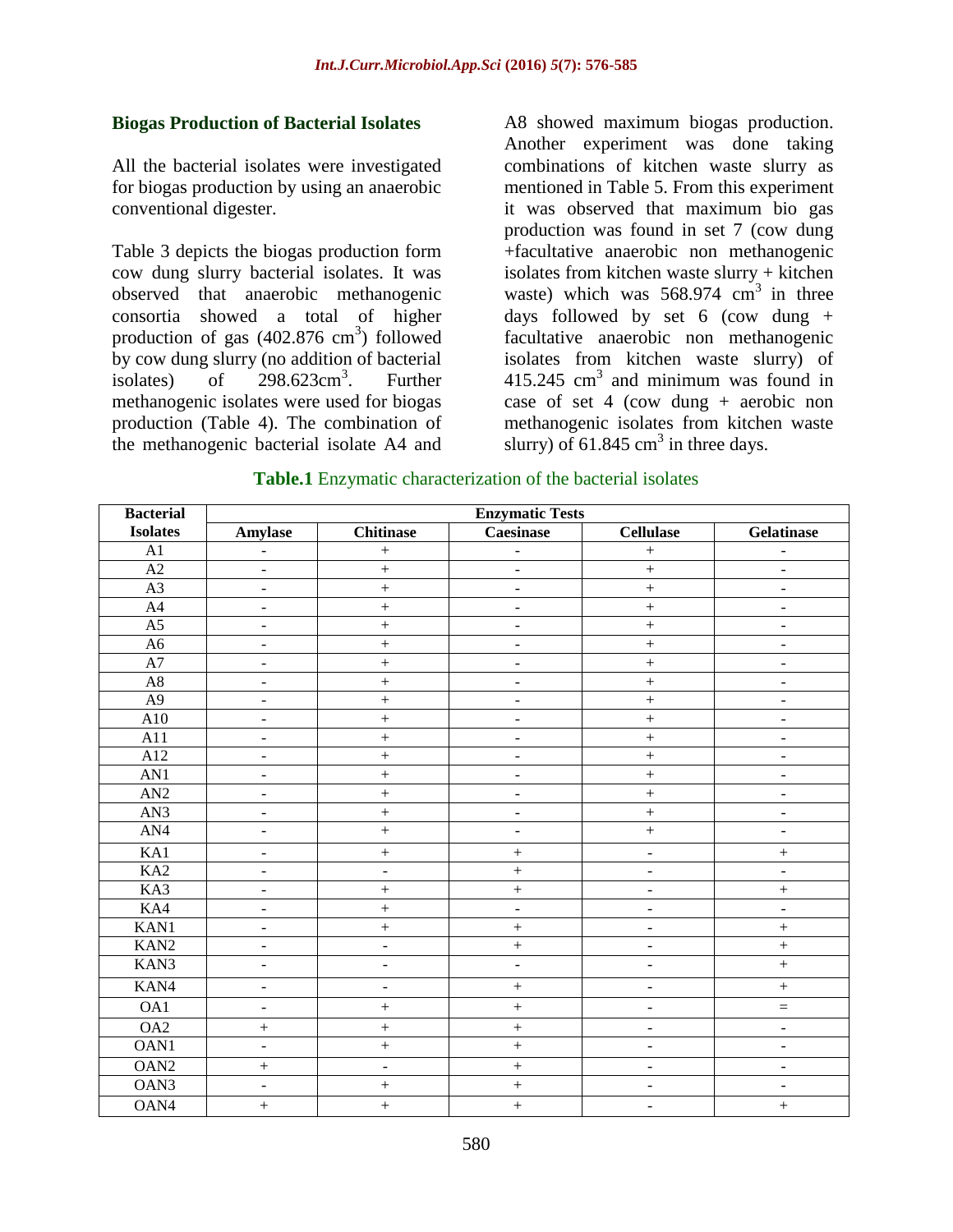#### *Int.J.Curr.Microbiol.App.Sci* **(2016)** *5***(7): 576-585**

| <b>Bacterial Isolates</b> | Methanogenecity          | <b>Bacterial Isolates</b> | Methanogenecity          |
|---------------------------|--------------------------|---------------------------|--------------------------|
| A1                        |                          | AN4                       |                          |
| A2                        | $+$                      | KA1                       | $\overline{\phantom{a}}$ |
| A3                        | $\boldsymbol{+}$         | KA <sub>2</sub>           | $^{+}$                   |
| A4                        | $+$                      | KA3                       |                          |
| A5                        |                          | KA4                       | $+$                      |
| A <sub>6</sub>            | ÷,                       | KAN1                      | $\overline{\phantom{0}}$ |
| A7                        |                          | KAN <sub>2</sub>          |                          |
| A8                        | $+$                      | KAN3                      |                          |
| $\overline{A9}$           | $+$                      | KAN4                      | $\overline{\phantom{a}}$ |
| A10                       |                          | OA1                       |                          |
| A11                       |                          | OA <sub>2</sub>           |                          |
| A12                       | $\overline{\phantom{a}}$ | OAN1                      | $\overline{\phantom{a}}$ |
| AN1                       | $+$                      | OAN <sub>2</sub>          |                          |
| AN2                       | $\boldsymbol{+}$         | OAN3                      |                          |
| AN3                       | $\overline{\phantom{0}}$ | OAN4                      | $\overline{\phantom{0}}$ |

#### **Table.2** Fluorescence test for the bacterial isolates

#### **Table.3** Combinations of bacterial isolates for biogas production from cowdung slurry

| Days  | Biogas production $(cm3)$ |        |         |         |         |       |  |  |
|-------|---------------------------|--------|---------|---------|---------|-------|--|--|
|       | Set 1                     | Set 2  | Set 3   | Set 4   | Set 5   | Set 6 |  |  |
|       | 72.447                    |        | 26.505  | 61.845  | 100.719 |       |  |  |
|       | 98.952                    | 56.544 | 35.340  | 93.651  | 141.36  |       |  |  |
|       | 127.224                   | 29.971 | 47.709  | 130.758 | 160.797 |       |  |  |
| Total | 298.623                   | 79.515 | 109.554 | 286.254 | 402.876 |       |  |  |

**Set 1:** Slurry (only cow dung); **Set 2:** cow dung + aerobic non methanogenic isolates from cow dung slurry; **Set 3**: cow dung + aerobic methanogenic isolates from cow dung slurry; **Set 4**: cow dung + facultative anaerobic non methanogenic isolates from cow dung slurry; **Set 5:** cow dung + facultative anaerobic methanogenic isolates from cow dung slurry, **Set 6:** control (sterilized cow dung**).**

#### **Table.4** Different sets for biogas production from methanogenic isolates from cow dung slurry

| <b>DAYS</b> | Biogas production $(cm3)$ |           |          |             |  |  |
|-------------|---------------------------|-----------|----------|-------------|--|--|
|             | A 2 & A 3                 | A 4 & A 8 | A9 & A11 | AN1 $&$ AN2 |  |  |
|             | 22.971                    | 73.330    | 40.641   | 56.544      |  |  |
|             | 23.854                    | 84.816    | 33.573   | 83.932      |  |  |
|             | 25.621                    | 100.719   | 44.175   | 116.622     |  |  |
| Total       | 72.446                    | 258.865   | 118.389  | 257.098     |  |  |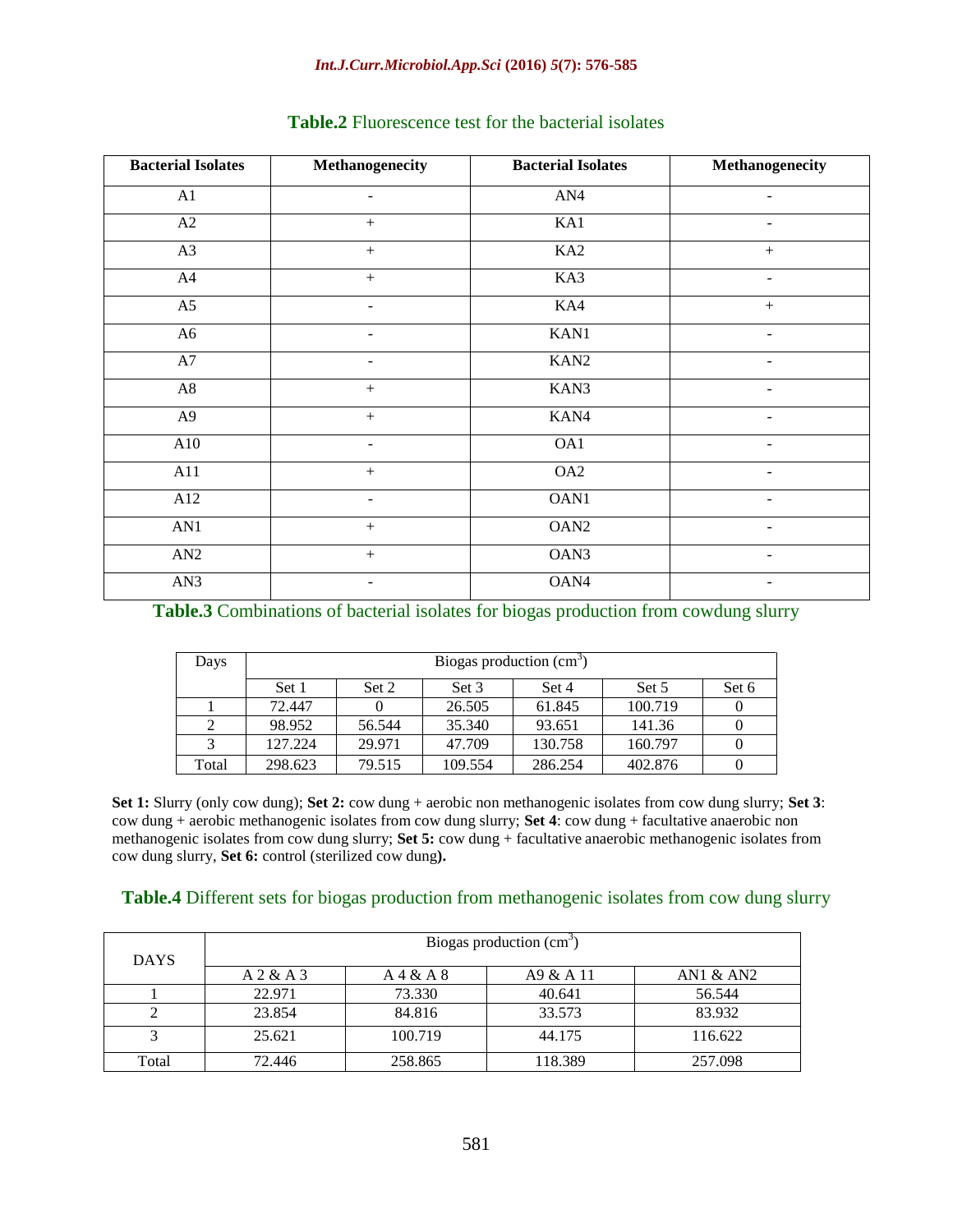| <b>DAYS</b> | Biogas production $(cm3)$ |         |         |        |         |         |         |       |
|-------------|---------------------------|---------|---------|--------|---------|---------|---------|-------|
|             | Set 1                     | Set 2   | Set 3   | Set 4  | Set 5   | Set 6   | Set 7   | Set 8 |
|             | 53.010                    | 26.505  | 77.748  |        | 30.039  | 79.515  | 91.884  |       |
|             | 63.612                    | 68.913  | 91.884  | 30.039 | 37.107  | 121.923 | 171.399 |       |
|             | 74.214                    | 80.399  | 111.321 | 37.107 | 61.845  | 213.807 | 305.691 |       |
| Total       | 190.836                   | 175.816 | 280.953 | 61.845 | 128.985 | 415.245 | 568.974 |       |

**Set 1**: Slurry i.e. cow dung + kitchen waste; **Set 2** : cow dung + aerobic methanogenic isolates from kitchen waste slurry; **Set 3:** cow dung + aerobic methanogenic isolates from kitchen waste slurry + kitchen waste; **Set 4**: cow dung +aerobic nonmethanogenic isolates from kitchen waste slurry; **Set 5**: cow dung +aerobic nonmethanogenic isolates from kitchen waste slurry + kitchen waste; **Set 6**: cow dung + facultative anaerobic non methanogenic isolates from kitchen waste slurry; **Set 7**: cow dung + facultative anaerobic non methanogenic isolates from kitchen waste slurry + kitchen waste; **Set 8:** control (sterilized cow dung).

#### **Table.6** Different sets of bacterial isolates for biogas production from de-oiled seed cake slurry

|             | Biogas production (cm <sup>3</sup> ) |         |         |         |         |       |  |  |  |
|-------------|--------------------------------------|---------|---------|---------|---------|-------|--|--|--|
| <b>DAYS</b> | Set 1                                | Set 2   | Set 3   | Set 4   | Set 5   | Set 6 |  |  |  |
|             |                                      | 14.136  | 100.719 | 65.379  | 125.457 |       |  |  |  |
| 2           | 22.971                               | 45.942  | 125.457 | 118.389 | 157.263 |       |  |  |  |
| 3           | 61.845                               | 88.350  | 144.894 | 144.894 | 219.108 |       |  |  |  |
| Total       | 84.816                               | 148.428 | 371.070 | 328.662 | 501.828 |       |  |  |  |

**Fig.1** Fluorescence test for the bacterial isolates.



 $(A)$  – Plate 1 showed no fluorescence while plate 2, 3 & 4 showed fluorescence. (B) – Plate 1 & 2 showed no fluorescence while plate 3 & 4 showed fluorescence.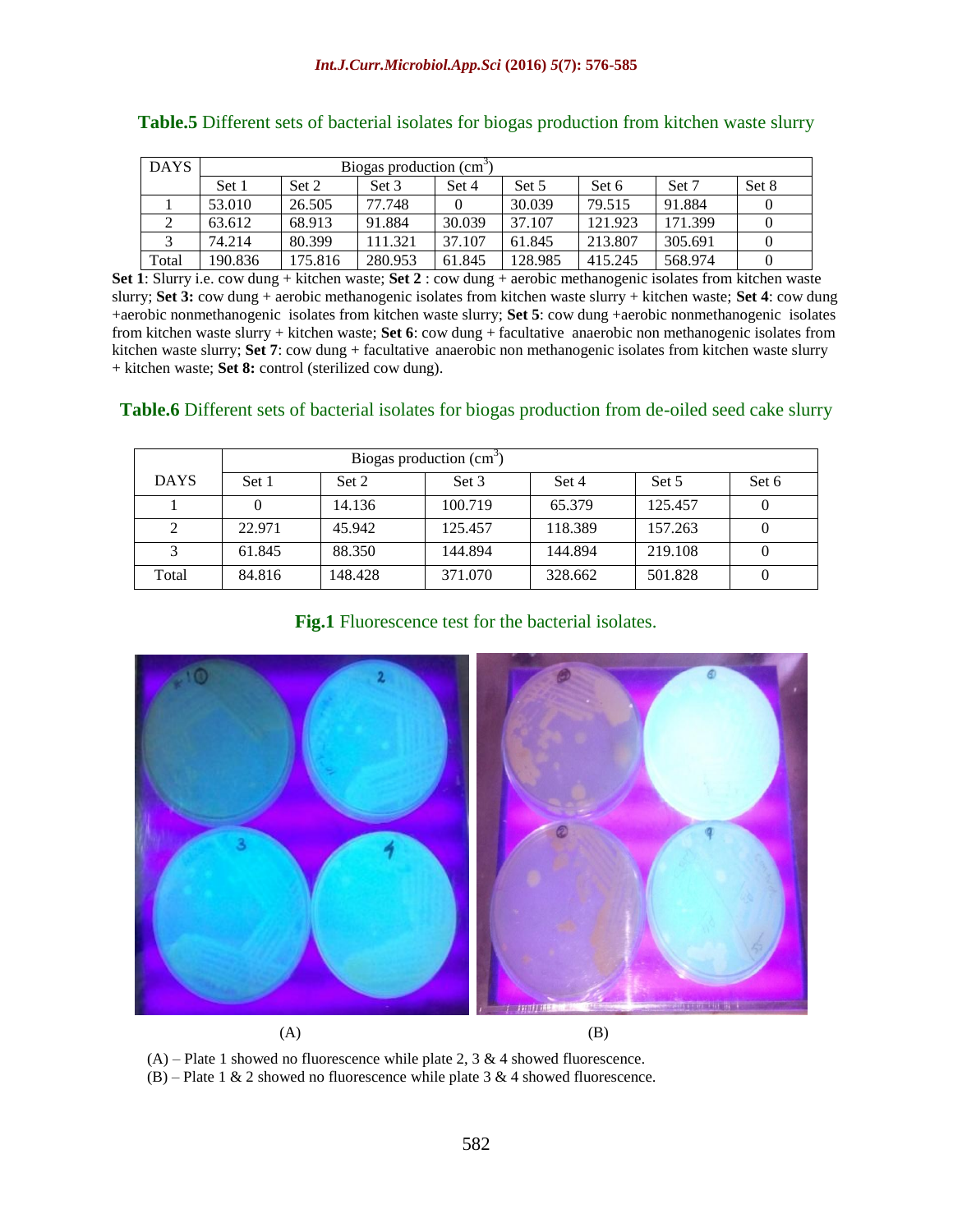

## **Fig.2** Phylogenetic tree of *Enterobacter cloacae* subsp. *dissolvens* strain A8.

From the experiment performed using combinations of bacterial isolates from deoiled seed cake slurry observed that maximum bio gas production was found in set 5 (cow dung + facultative anaerobic non methanogenic isolates from seed cake slurry + seed cake) of  $501.828$  cm<sup>3</sup> in three days followed by set 3 (cow dung + aerobic non methanogenic bacterial isolates from oil cake slurry + seed cake) of  $371.070$  cm<sup>3</sup> and minimum was found in case of set 1 (cow dung + seed cake) of 84.816  $\text{cm}^3$  in three days (Table 6).

#### **Molecular Identification of the Potent Bacterial Isolate**

The 16S r DNA based molecular technique revealed that the isolate A8 was *Enterobacter cloacae* subsp. *dissolvens*  strain A8 having GenBank accession number KM034810. Phylogenetic tree reveales that *Enterobacter cloacae* subsp.

*dissolvens* strain ATCC 23373 is nearer to the bacterial isolate A8 (Fig 2).

It was reported that methanogenic bacteria isolated from cow dung slurry contributed more biogas production than non methanogenic bacteria (Dhadse *et al.,* 2012). The 16S r DNA based molecular technique revealed that the isolate A8 was *Enterobacter cloacae* subsp. *dissolvens*  strain A8. There is another report of using *Enterobacter cloacae* for improved bio gas production by Kovacs *et al.* (2013). Facultative anaerobic isolates have the potential to metabolize methane and takes part in methane production. Kitchen waste with cow dung produced more gas. This result corroborates with the report of Ranade *et al.* (1987) who used market waste and reported a 200 litres capacity biogas plant produced 30·2 litres kg per day at 20 days HRT (hydraulic retention time). Biogas production is established using de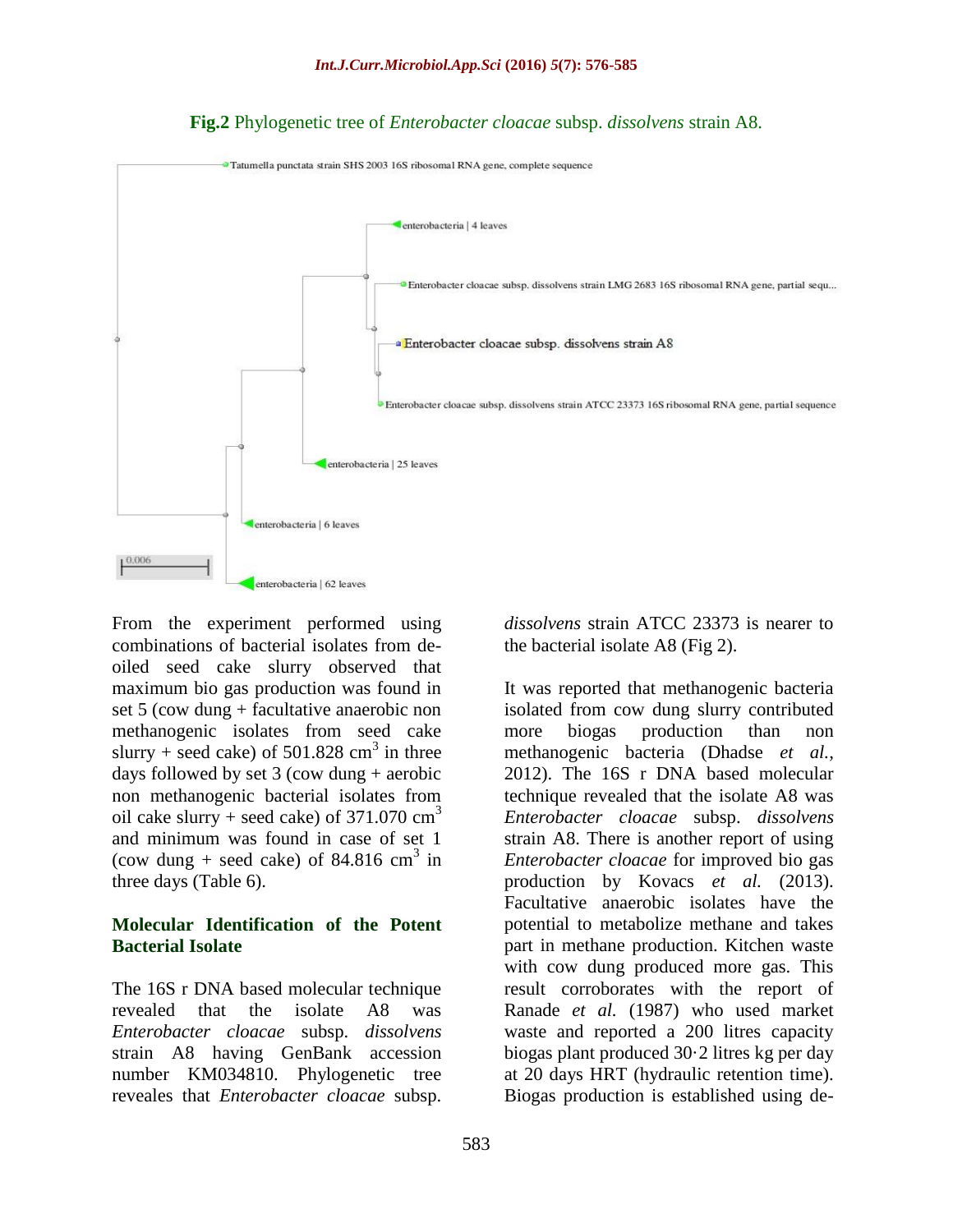oiled seed cake plus cow dung which corroborates with the result of Kumar *et. al.* (2013) that the maximum biogas production was observed for the treatment S1 (Cow dung 0.680 kg, Volume of water 0.820 lit) followed by S5 (pongamia deoiled seed cake 0.160 kg, Volume of water 1.340 lit).

In conclusion, biogas is a promising renewable energy carrier as the technology of its production combines the elimination of biodegradable waste such as animal wastes, kitchen wastes and agricultural waste. Anaerobic digestion is a treatment that composts these wastes in the absence of oxygen producing biogas which can generate heat and energy. Although the combination of the bacterial isolate A4 and A8 showed maximum biogas production, the combined effect of cow dung and kitchen waste proved to be a better substrate for biogas production.

## **Acknowledgement**

The authors are grateful to Dr. B. B. Mishra (HOD) Department of Microbiology, OUAT, Bhubaneswar, for providing support during the research.

## **References**

- Bryant, T.N. 2004. PIBWin- software for probabilistic identification, *J. Appl. Microbiol.,* 97(6): 1326-7.
- Chandra, R., Vijay, V.K. and Subbarao, P.M.V. 2006. A Study on Biogas Generation from Non-edibleOil Seed Cakes: Potential and Prospects India. *The 2nd Joint International Conference on "Sustainable Energy and Environ., E-007 (P).*
- Chonkar, P.K. 1983. Microbial ecology during anaerobic fermentation of cellulose waste materials in S. K. Vyas,N.S., Biogas technology

USG publisher,Luthiana India., pp, 21-26.

- Dhadse, S**.**, Kankal, N.C. and Kumari, B. 2012. Study of diverse methanogenic and non-methanogenic bacteria used for the enhancement of biogas production. *Int. J. Life Sci. Biotechnol. Pharma Res.,* 1.
- Godbole, S.H., Gore, J.A., Ranade, D.R. 1981. *Biovignyanam*, 7: 107–113.
- Hasimoto, G., Varriel, H. 1978. Factors affecting methane yield and production rate. Americansocietyof agricultural Engineers (ASAE). St Joseph, ML: 4908 http:/[/www.usaid.gov/stores/Srilanka](http://www.usaid.gov/stores/Srilanka-%20%20%20%20%20%20%20%20%20%20biogas)[biogas,](http://www.usaid.gov/stores/Srilanka-%20%20%20%20%20%20%20%20%20%20biogas) Htm, pp 68.
- Holt, J.C., Krieg, N.R. (eds., 1984). *Bergey's Manual of Systematic Bacteriology*, 1st ed., vol.1, Williams and Wilkins, Baltimore.
- Kashyap, D.R., Dadhich, K.S. and Sharma, S. K. 2003. Biomethanation under psychrophilic conditions: a review. *Bioresour. Technol*., 87: 147– 153.
- Kumar, D., Swarnkar, N.K., Vijayakumary, P. 2013. Biogas Production Potential of Pungam Oil Cake. *International J. Chem. Tech. Res.,* 5(2): 741-746.
- Kovacs, K.L, Acs, N., Kovacs, E., Bagi, Z., Wirth, R., Rakhely, G., Strang, O. 2013. Improvement of Biogas Production by Bioaugmentation. *BioMed. Res. Int.*
- Murphy, J.D., McKeogh D., Kiely, G. 2004. Technical/ economic / environmental analysis of biogas utilization. *Appl. Energy,* 77: 407-427.
- Ofoefule, Akuzuo, U., Onukwuli, Okechukwu, D. 2010. Biogas production from blends of bambara nut (Vigna subterranea) chaff with some animal and plant wastes. *Adv. Appl. Sci. Res.,* 1(3): 98-105.